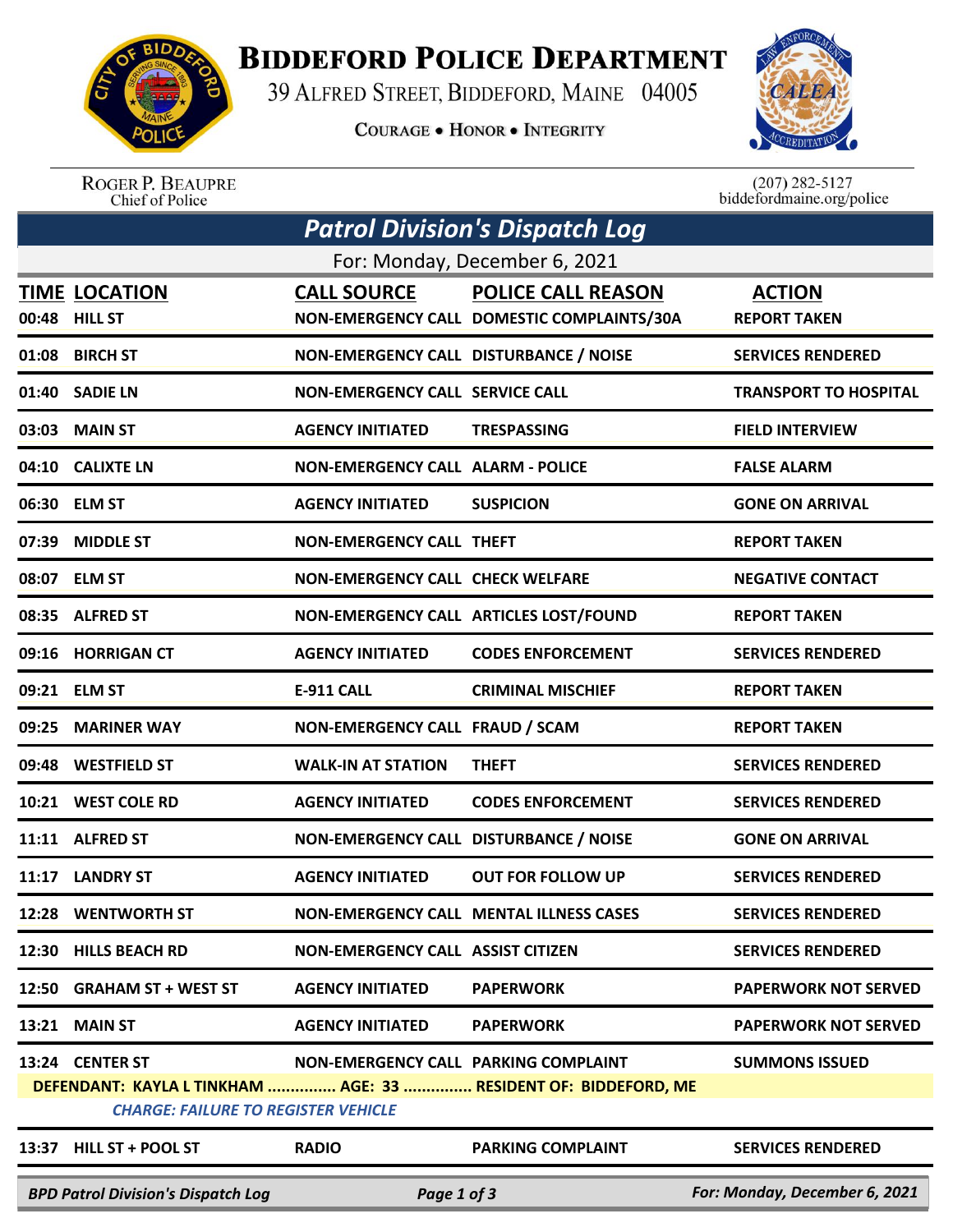|                                                                                                      | <b>TIME LOCATION</b><br>13:57 MAIN ST                        | <b>CALL SOURCE</b>                                                                         | <b>POLICE CALL REASON</b><br>NON-EMERGENCY CALL SEX OFFENDER REGISTRATION                        | <b>ACTION</b><br><b>REPORT TAKEN</b> |  |  |  |
|------------------------------------------------------------------------------------------------------|--------------------------------------------------------------|--------------------------------------------------------------------------------------------|--------------------------------------------------------------------------------------------------|--------------------------------------|--|--|--|
|                                                                                                      | 14:01 ALFRED ST                                              | NON-EMERGENCY CALL OUT FOR FOLLOW UP                                                       |                                                                                                  | <b>SERVICES RENDERED</b>             |  |  |  |
|                                                                                                      | <b>14:01 MAIN ST</b>                                         | <b>AGENCY INITIATED</b>                                                                    | <b>PAPERWORK</b>                                                                                 | <b>PAPERWORK NOT SERVED</b>          |  |  |  |
|                                                                                                      | 14:27 BACON ST + PIERSONS LN                                 | <b>WALK-IN AT STATION</b>                                                                  | <b>ARTICLES LOST/FOUND</b>                                                                       | <b>REPORT TAKEN</b>                  |  |  |  |
|                                                                                                      | 15:12 MERRILL ST                                             |                                                                                            | NON-EMERGENCY CALL ATTEMPTED/THREATENED SUICIDE REPORT TAKEN                                     |                                      |  |  |  |
|                                                                                                      | 15:33 ADAMS ST                                               | <b>AGENCY INITIATED</b>                                                                    | <b>PAPERWORK</b>                                                                                 | <b>PAPERWORK SERVED</b>              |  |  |  |
|                                                                                                      | 15:49 ELM ST<br>25 YEAR-OLD OPERATOR FROM BIDDEFORD, ME      | <b>AGENCY INITIATED</b>                                                                    | <b>TRAFFIC ENFORCEMENT</b><br><b>TRAFFIC WARNING: IMPROPERLY DISPLAYING MOTOR VEHICLE PLATES</b> | <b>WARNING ISSUED</b>                |  |  |  |
|                                                                                                      | 15:52 MAIN ST                                                | <b>NON-EMERGENCY CALL CHECK WELFARE</b>                                                    |                                                                                                  | <b>NEGATIVE CONTACT</b>              |  |  |  |
|                                                                                                      | 16:23 SOUTH ST<br>52 YEAR-OLD OPERATOR FROM BIDDEFORD, ME    | <b>AGENCY INITIATED</b><br><b>TRAFFIC WARNING: OPERATING WITHOUT HEADLIGHTS AFTER DARK</b> | <b>TRAFFIC ENFORCEMENT</b>                                                                       | <b>WARNING ISSUED</b>                |  |  |  |
| 16:24                                                                                                | <b>MARIAL AVE</b>                                            | <b>E-911 CALL</b>                                                                          | <b>SUSPICION</b>                                                                                 | <b>UNFOUNDED</b>                     |  |  |  |
|                                                                                                      | 16:43 POOL ST + ICE HOUSE RD                                 | <b>E-911 CALL</b>                                                                          | <b>CAR DEER</b>                                                                                  | <b>STATE FORM TAKEN</b>              |  |  |  |
|                                                                                                      | 16:52 GRAHAM ST + UNION ST                                   | <b>E-911 CALL</b>                                                                          | <b>ASSIST: VEHICLE CRASH - FIRE / EMS STATE FORM TAKEN</b>                                       |                                      |  |  |  |
|                                                                                                      | 16:53 ELM ST                                                 | <b>E-911 CALL</b>                                                                          | <b>VEHICLE CRASH - POLICE ONLY</b>                                                               | <b>STATE FORM TAKEN</b>              |  |  |  |
|                                                                                                      | 17:11 ST MARYS ST                                            | <b>E-911 CALL</b>                                                                          | <b>WARRANT ARREST</b>                                                                            | <b>ARREST(S) MADE</b>                |  |  |  |
| DEFENDANT: DUSTIN WALKER JONES  AGE: 24  RESIDENT OF: BIDDEFORD, ME<br><b>CHARGE: WARRANT ARREST</b> |                                                              |                                                                                            |                                                                                                  |                                      |  |  |  |
|                                                                                                      | 18:42 BOULDER WAY                                            | <b>NON-EMERGENCY CALL BOLO</b>                                                             |                                                                                                  | <b>SERVICES RENDERED</b>             |  |  |  |
|                                                                                                      | 19:25 ALFRED ST                                              | <b>AGENCY INITIATED</b>                                                                    | <b>COMMUNITY ENGAGEMENT</b>                                                                      | <b>SERVICES RENDERED</b>             |  |  |  |
|                                                                                                      | 19:29 ALFRED ST                                              | <b>AGENCY INITIATED</b>                                                                    | <b>COMMUNITY ENGAGEMENT</b>                                                                      | <b>SERVICES RENDERED</b>             |  |  |  |
|                                                                                                      | 19:33 ALFRED ST + BIDDEFORD GAT NON-EMERGENCY CALL ALL OTHER |                                                                                            |                                                                                                  | <b>SERVICES RENDERED</b>             |  |  |  |
|                                                                                                      | 20:18 PEARL ST                                               | <b>AGENCY INITIATED</b>                                                                    | <b>COMMUNITY ENGAGEMENT</b>                                                                      | <b>SERVICES RENDERED</b>             |  |  |  |
|                                                                                                      | 20:33 GREEN ST + MASON ST                                    | <b>NON-EMERGENCY CALL SUSPICION</b>                                                        |                                                                                                  | <b>SERVICES RENDERED</b>             |  |  |  |
|                                                                                                      | 21:09 ELM ST                                                 | <b>NON-EMERGENCY CALL THEFT</b>                                                            |                                                                                                  | <b>REPORT TAKEN</b>                  |  |  |  |
|                                                                                                      | 21:11 BIRCH ST                                               | <b>AGENCY INITIATED</b>                                                                    | <b>COMMUNITY ENGAGEMENT</b>                                                                      | <b>SERVICES RENDERED</b>             |  |  |  |
|                                                                                                      | 21:36 CUTTS ST                                               | <b>AGENCY INITIATED</b>                                                                    | <b>OUT FOR FOLLOW UP</b>                                                                         | <b>SERVICES RENDERED</b>             |  |  |  |
|                                                                                                      | 21:51 ELM ST                                                 | <b>NON-EMERGENCY CALL BOLO</b>                                                             |                                                                                                  | <b>NEGATIVE CONTACT</b>              |  |  |  |
|                                                                                                      | 22:23 OLD POOL RD                                            | <b>NON-EMERGENCY CALL ALARM - POLICE</b>                                                   |                                                                                                  | <b>BUILDING CHECK/SECURE</b>         |  |  |  |
|                                                                                                      | 22:33 LEMIEUX ST                                             | <b>NON-EMERGENCY CALL MISSING PERSON</b>                                                   |                                                                                                  | <b>REPORT TAKEN</b>                  |  |  |  |
|                                                                                                      |                                                              |                                                                                            |                                                                                                  |                                      |  |  |  |

*BPD Patrol Division's Dispatch Log Page 2 of 3 For: Monday, December 6, 2021*